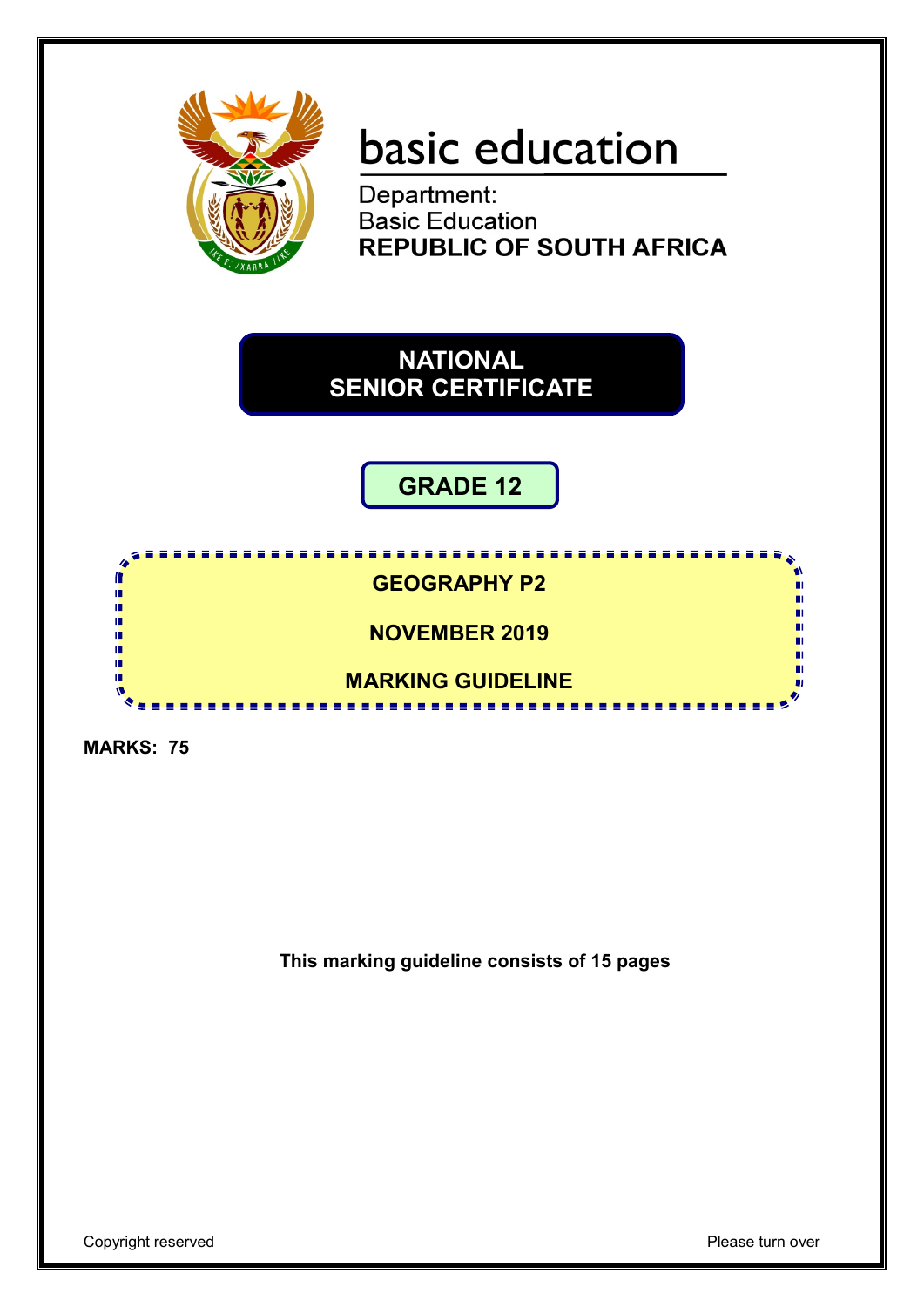#### **RESOURCE MATERIAL**

- 1. An extract from topographic map 2731BC PONGOLA.
- 2. Orthophoto map 2731 BC 13 PONGOLA.
- 3. **NOTE:** The resource material must be collected by schools for their own use.

#### **INSTRUCTIONS AND INFORMATION**

- 1. Write your EXAMINATION NUMBER and CENTRE NUMBER in the spaces on the cover page.
- 2. Answer ALL the questions in the spaces provided in this question paper.
- 3. You are provided with a 1 **:** 50 000 topographic map (2731BC PONGOLA) and an orthophoto map (2731 BC 13 PONGOLA) of a part of the mapped area.
- 4. You must hand the topographic map and the orthophoto map to the invigilator at the end of this examination session.
- 5. You may use the blank page at the end of this question paper for all rough work and calculations. Do NOT detach this page from the question paper.
- 6. Show ALL calculations and formulae, where applicable. Marks will be allocated for these.
- 7. Indicate the unit of measurement in the final answer of calculations, e.g. 10 km, 2,1 cm.
- 8. You may use a non-programmable calculator.
- 9. You may use a magnifying glass.
- 10. The area demarcated in BLACK AND RED on the topographic map represents the area covered by the orthophoto map.
- 11. The following English terms and their Afrikaans translations are shown on the topographic map:

| <b>ENGLISH</b>        | <b>AFRIKAANS</b>   |
|-----------------------|--------------------|
| Aerodrome             | Vliegveld          |
| <b>Diggings</b>       | <b>Uitgrawings</b> |
| Canal                 | Kanaal             |
| <b>Golf Course</b>    | Gholfbaan          |
| Hospital              | Hospitaal          |
| <b>River</b>          | <b>Rivier</b>      |
| <b>Sewerage Works</b> | Rioolwerke         |
| <b>Sugar Mill</b>     | Suikermeule        |
| Waterfall             | Waterval           |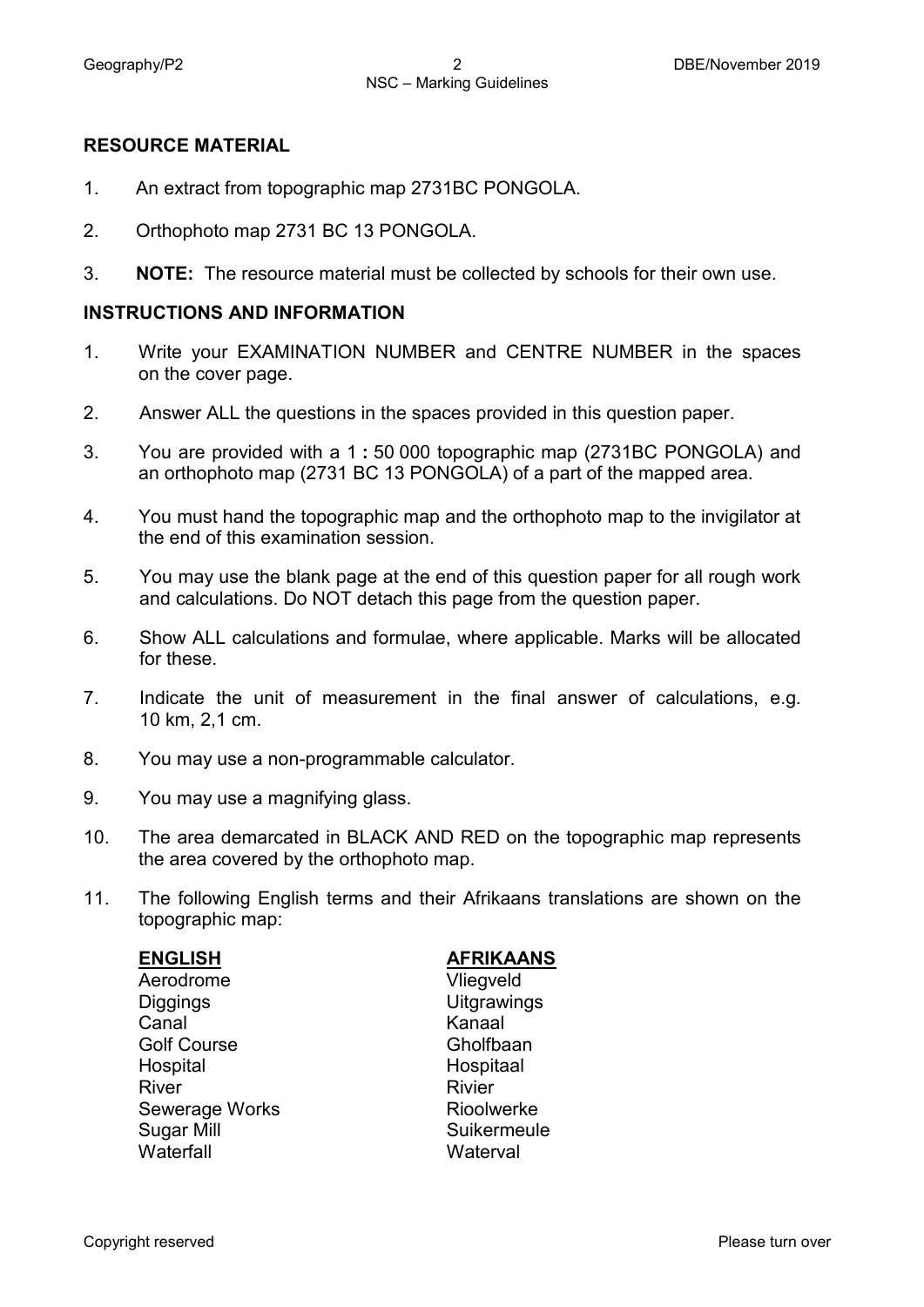# **GENERAL INFORMATION ON PONGOLA**

Pongola (also known in is[iZulu](https://en.wikipedia.org/wiki/Zulu_language) as uPhongolo) is a small town located in northern KwaZulu-Natal, only 10 km from the Swaziland border. Pongola is surrounded by 50 km² of sugar cane and subtropical fruit plantations. The town thrived as a result of the irrigation (canal) system and a sugar mill. Pongola is situated in a tranquil subtropical environment and normally receives about 519 mm of rain per year, with most rainfall in summer.

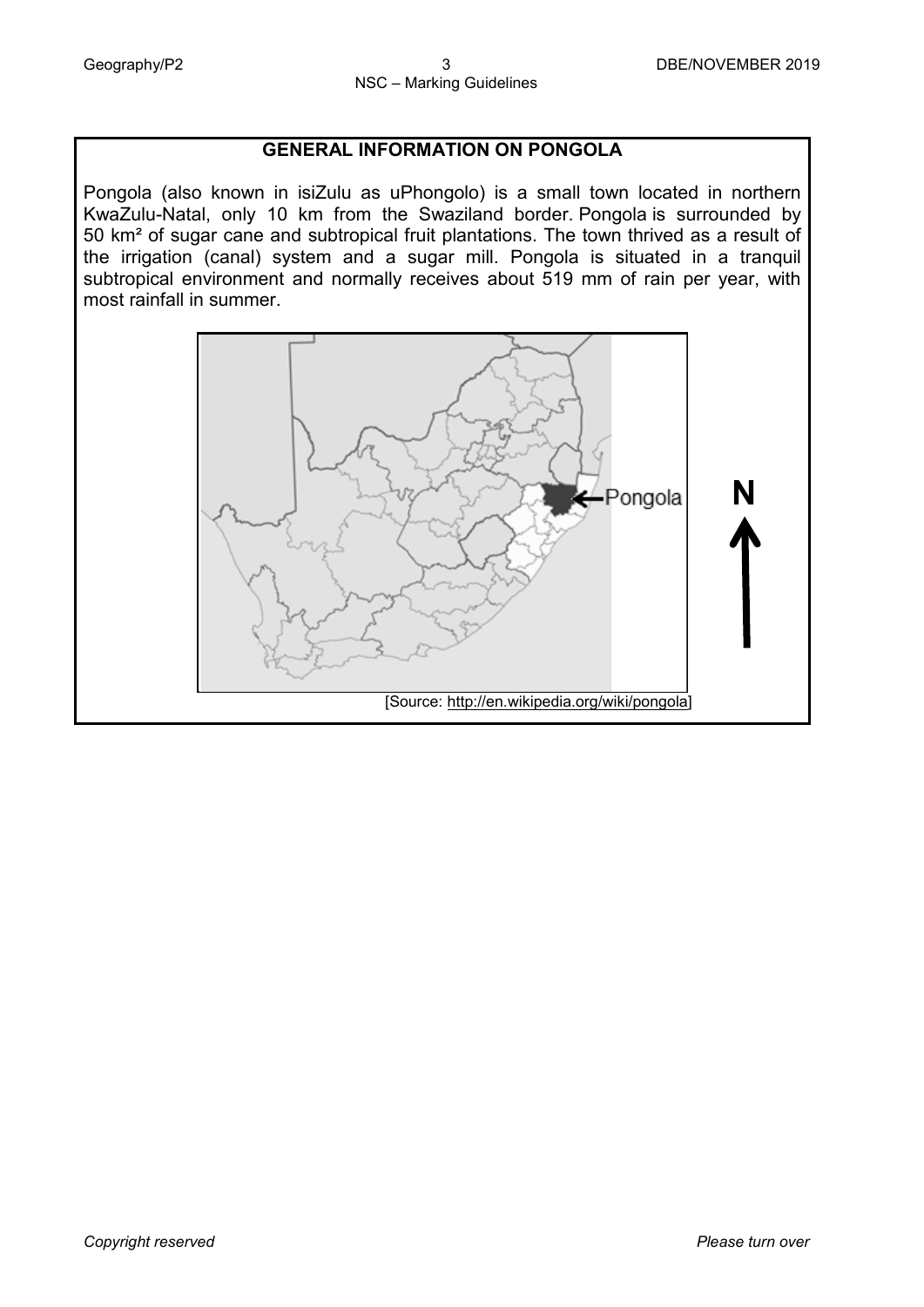$\checkmark$ 

 $\checkmark$ 

 $\checkmark$ 

 $\checkmark$ 

 $\checkmark$ 

 $\checkmark$ 

*A*

*B*

*D*

*B*

*B*

*D*

#### **QUESTION 1: MULTIPLE-CHOICE QUESTIONS**

The questions below are based on the 1 **:** 50 000 topographic map (2731BC PONGOLA) as well as the orthophoto map of a part of the mapped area. Various options are provided as possible answers to the following questions. Choose the correct answer and write only the letter (A–D) in the block next to each question.

- 1.1 Pongola is situated in …
	- A the Eastern Cape.
	- B the Western Cape.
	- C Gauteng.
	- D. KwaZulu-Natal.
- 1.2 The international boundary north on the topographic map separates South Africa (Pongola) from …
	- A Lesotho.
	- B Swaziland.
	- $\mathcal{C}$ Zimbabwe.
	- D. Namibia.
- 1.3 The contour interval of the orthophoto map is … metres.
	- A 2
	- B 5
	- C 10
	- D<sub>1</sub> 20

1.4 The index sheet south-east on the orthophoto map 2731 BC 13 Pongola is …

- A 2731 BC 17.
- B 2731 CB 17.
- C 2731 DB 16.
- D 2731 BC 19.
- 1.5 The feature at 27°23'21"S 31°35'55"E on the topographic map is a/an …
	- A farmstead.
	- B excavation.
	- C reservoir.
	- D. dam.
- 1.6 The Mzinyane river at **K** flowing in blocks **F3** and **F4** on the topographic map flows in a … direction.
	- A north-easterly
	- B south-westerly
	- $\mathcal{C}$ south-easterly
	- D north-westerly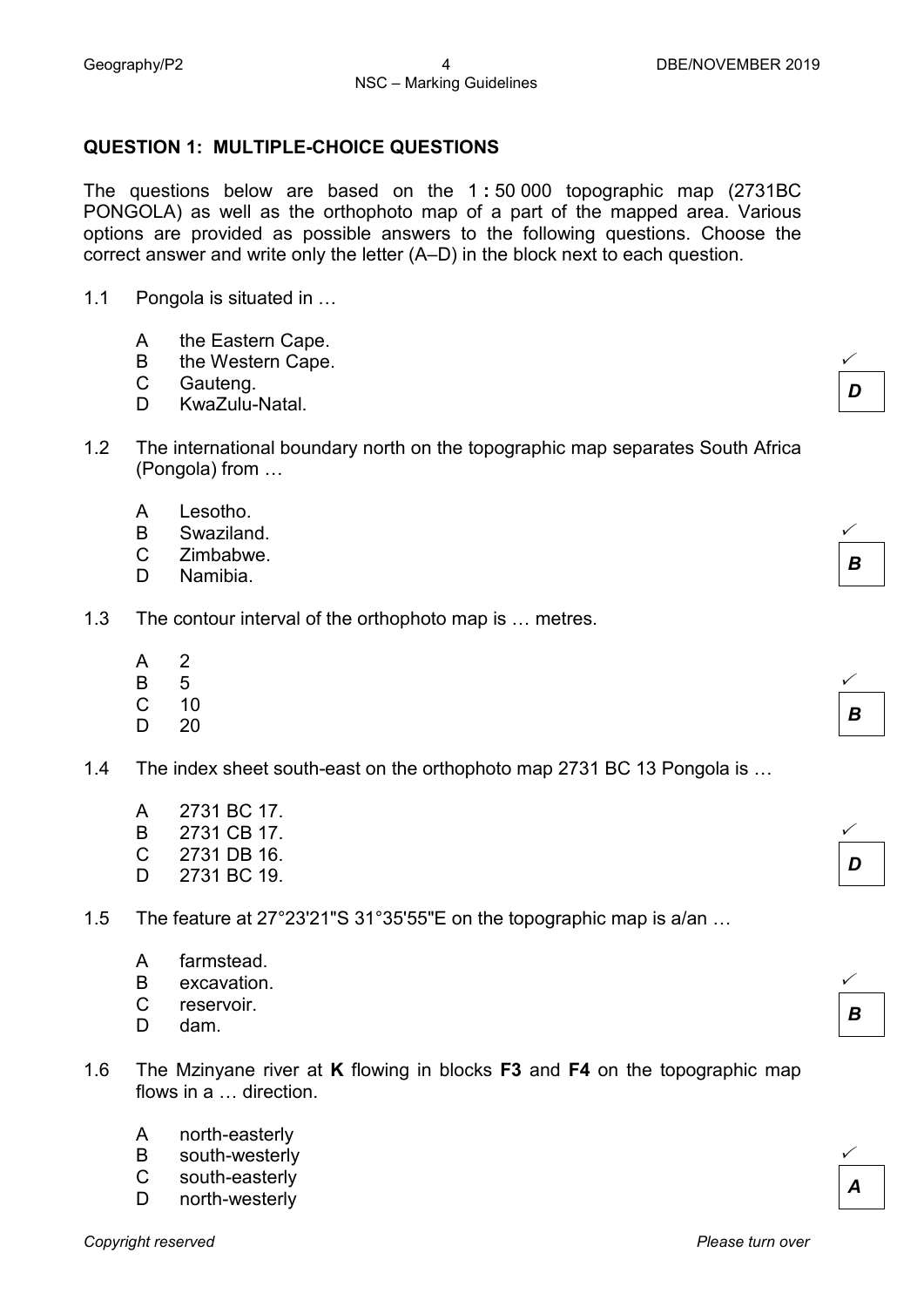- 1.7 The difference in height between trigonometrical station 89 in block **C7** and trigonometrical station 83 in block **B9** on the topographic map is … metres.
	- A 6
	- B 24,4
	- C 24,5
	- D. 4
- 1.8 The land-use at **1** on the orthophoto map is ...
	- A industries.
	- B cultivation.
	- C recreation.
	- D forestry.
- 1.9 The fluvial landform at **L** in block **B4** on the topographic map is a … base level of erosion.
	- A temporary
	- B permanent
	- C ultimate
	- D lowest
- 1.10 The human-made feature that has influenced the shape of the settlement from **M** in block **E3** to **N** in block **D1** on the topographic map is a …
	- A route.
	- B mountain.
	- $\mathbf{C}$ railway.
	- D. river.
- 1.11 Pongola can be classified as a … settlement according to its dominant urban function.
	- A gap
	- B specialized
	- C central place
	- D gateway
- 1.12 The dominant street plan (pattern) of the Ncotshane residential area at **O** on the topographic map is …
	- A irregular.
	- B radial.
	- $\mathcal{C}$ linear.
	- $\mathsf{D}$ grid.

*A*

 $\checkmark$ 

*C*

 $\checkmark$ 

*B*





| n |  |
|---|--|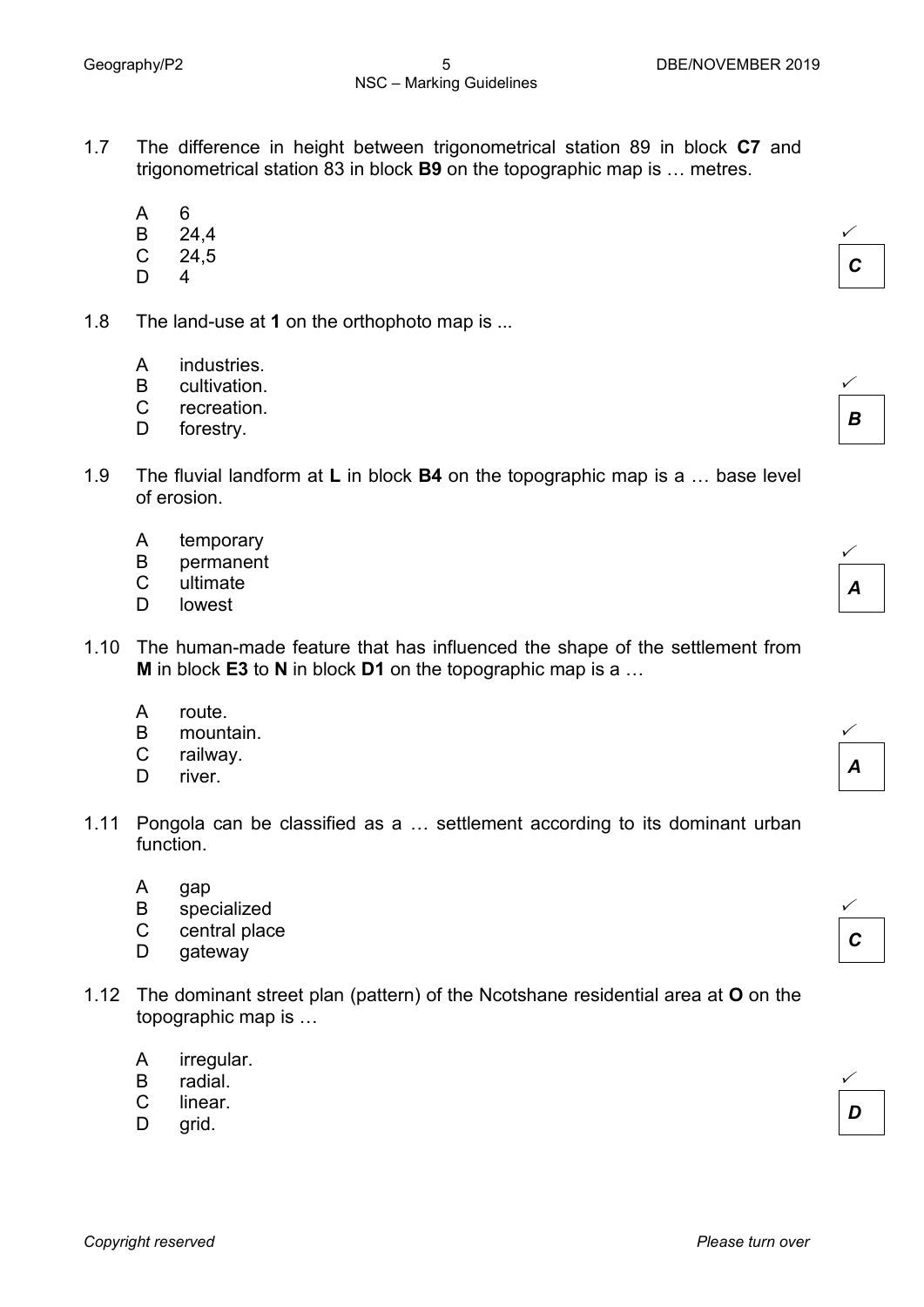- 1.13 The underlying rock structure of the drainage pattern encircled by **P** on the topographic map is/are …
	- A alternate layers of hard rock and soft rock.
	- B uniform in resistance to erosion.
	- C igneous rocks with joints.
	- D folded mountains.
- 1.14 Which diagram below would represent the shape of the rough cross-profile of the meander from **2** to **3** on the orthophoto map?





butte.

A

1.15 The landform at **4** on the orthophoto map is a …

| B            | conical hill. |                 |                  |  |
|--------------|---------------|-----------------|------------------|--|
| $\mathsf{C}$ | mesa.         |                 | $\boldsymbol{B}$ |  |
| D            | plateau.      |                 |                  |  |
|              |               | $(15 \times 1)$ | [15]             |  |
|              |               |                 |                  |  |

 $\checkmark$ *B*

*C*

 $\checkmark$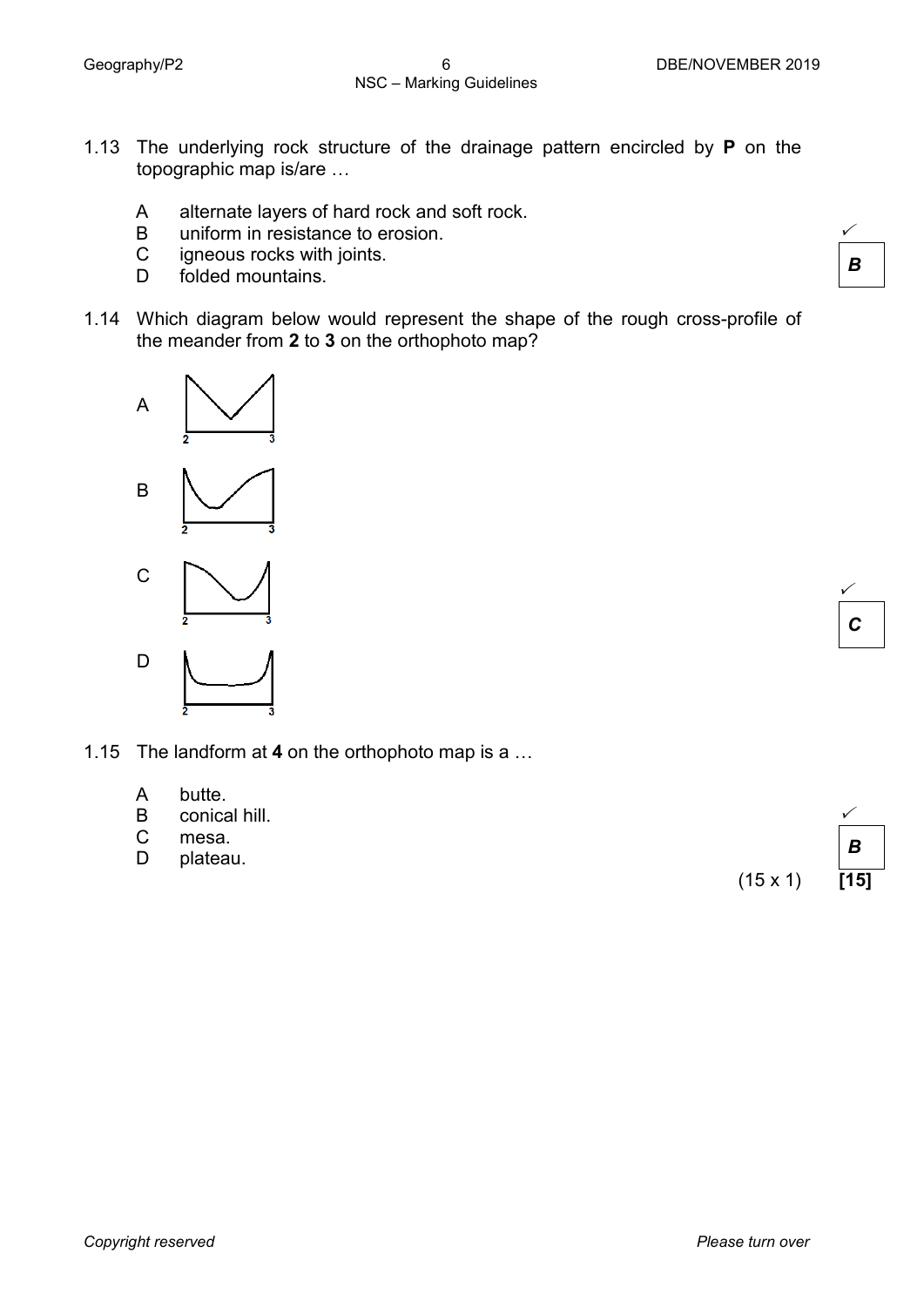#### **QUESTION 2: MAP CALCULATIONS AND TECHNIQUES**

- 2.1 Refer to the orthophoto map.
	- 2.1.1 Calculate, in m², the average area of the Pongola aerodrome demarcated by **9** on the orthophoto map. Show ALL calculations. Marks will be awarded for calculations. Clearly indicate the unit of measurement in your final answer.

#### Formula: **Area = length (L) × breadth (B)**

| $(10.8\sqrt{cm} \times 100) \times (0.7\sqrt{cm} \times 100)$ | Range $[(10,6 - 10,9) \times (0,5 - 0,8)]$                        |
|---------------------------------------------------------------|-------------------------------------------------------------------|
| 1080√m x 70√ m                                                | Range =<br>[Length= (1060 m – 1090m) x<br>Breadth= (50 m – 80 m)] |
| 75 600 m² √                                                   | Range [53 000 - 87 200] $m2$<br>(5)<br>$(5 \times 1)$             |

2.1.2 Why does the size of the Pongola aerodrome appear different on the topographic map in comparison to the orthophoto map?

*The scale (1 : 50 000) on the topographic map is smaller than the scale (1 : 10 000) on the orthophoto map The scale (1 : 10 000) on the orthophoto map is larger than the scale (1 : 50 000) on the topographic map Orthophoto map scale is 5 times larger than the topographic map The aerodrome is 5 times larger on the orthophoto map The topographic map scale is 5 times smaller than the scale of the orthophoto map The orthophoto map and the topographic map have different scales The aerodrome is 5 times smaller on the topographic map [ANY ONE]* (1 x 1) (1)

- 2.2 Refer to the information on the topographic map.
	- 2.2.1 Calculate the magnetic declination for 2019 using the information on the topographic map. Show ALL calculations. Marks will be awarded for calculations. Clearly indicate the direction in relation to true north in your final answer.

*Difference in years:17 Mean Annual change: 12'W Total change: 17 x 12'*  $= 204' (3°24')$ *Magnetic declination for 2019: 20°06' + 3°24' (204')*

 $= 23^{\circ}30'W \checkmark$  of true north (5 x 1) (5)

*Copyright reserved Please turn over*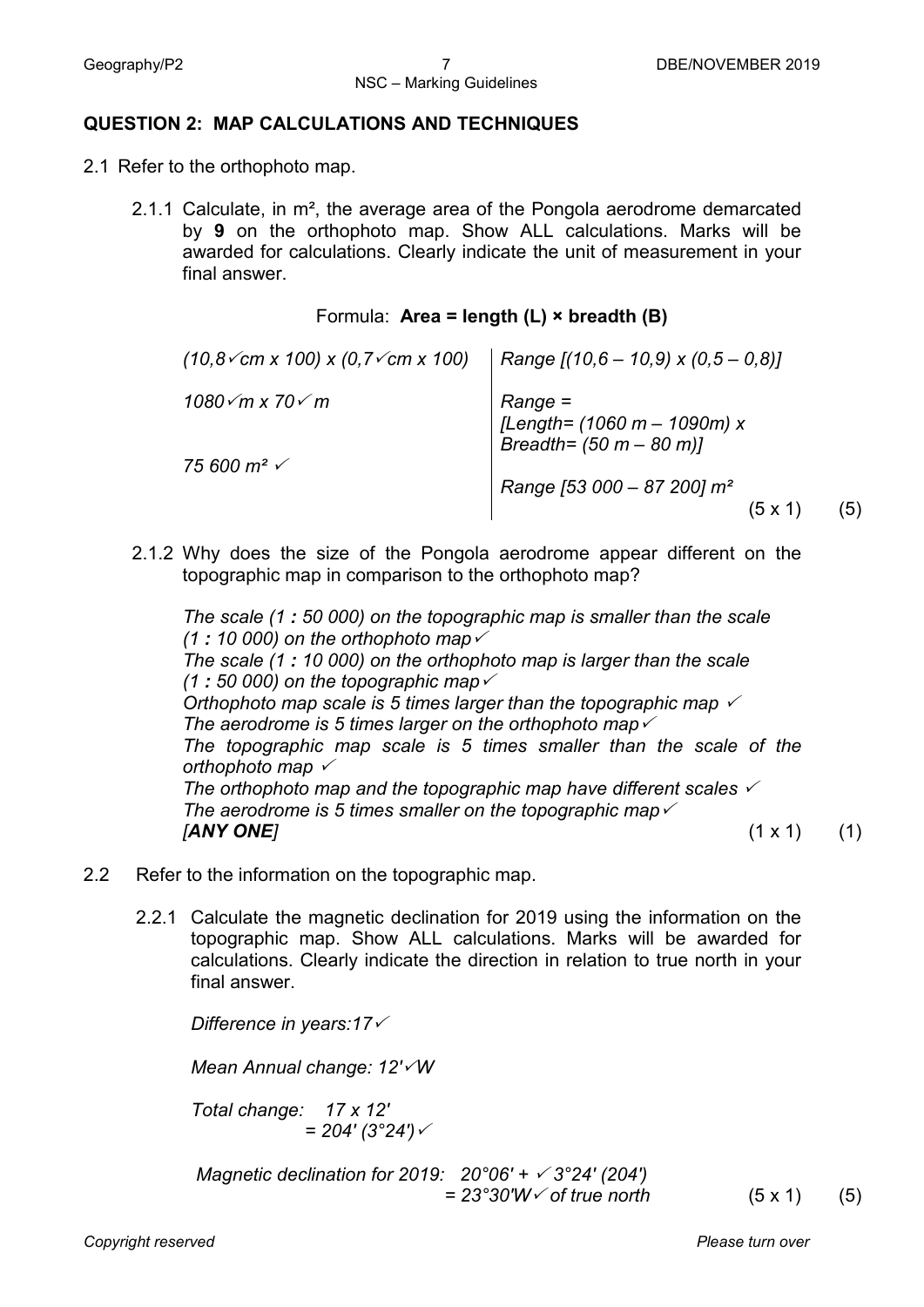2.2.2 Determine the magnetic bearing for 2019 from trigonometrical station 89 in block **C7** to trigonometrical station 83 in block **B9**.

# Formula: **Magnetic bearing = True bearing + Magnetic declination**

| $MB = 56^{\circ}$ $\sqrt{+23^{\circ}30^{\circ}}$ W | (range: $55^{\circ}$ to $57^{\circ}$ ) |                |     |
|----------------------------------------------------|----------------------------------------|----------------|-----|
|                                                    | $(78°30'$ to $80°30')$                 | $(2 \times 1)$ | (2) |

# 2.3 Below is a cross-section drawn from **7** to **8** on the orthophoto map.



2.3.1 Use the orthophoto map to identify feature **A** and feature **B** on the cross-section.

 **A**: river/*perennial river/river valley/river bank/(braided) stream*

*B*: *reservoir(wall)/perennial water (accept dam)/road*  $\checkmark$  (2 x 1) (2)

# 2.3.2 Refer to intervisibility.

- (a) Is there intervisibility between **A** and **B**? No  $\times$  (1 x 1) (1)
- (b) Give TWO reasons for your answer.

The convex slope will prevent intervisibility  $\checkmark$ *There is an obstruction /higher lying area between A and B A is at the bottom of the valley and B is on a slope facing away from A (to the E/NE) (ANY TWO)* (2 x 1)(2)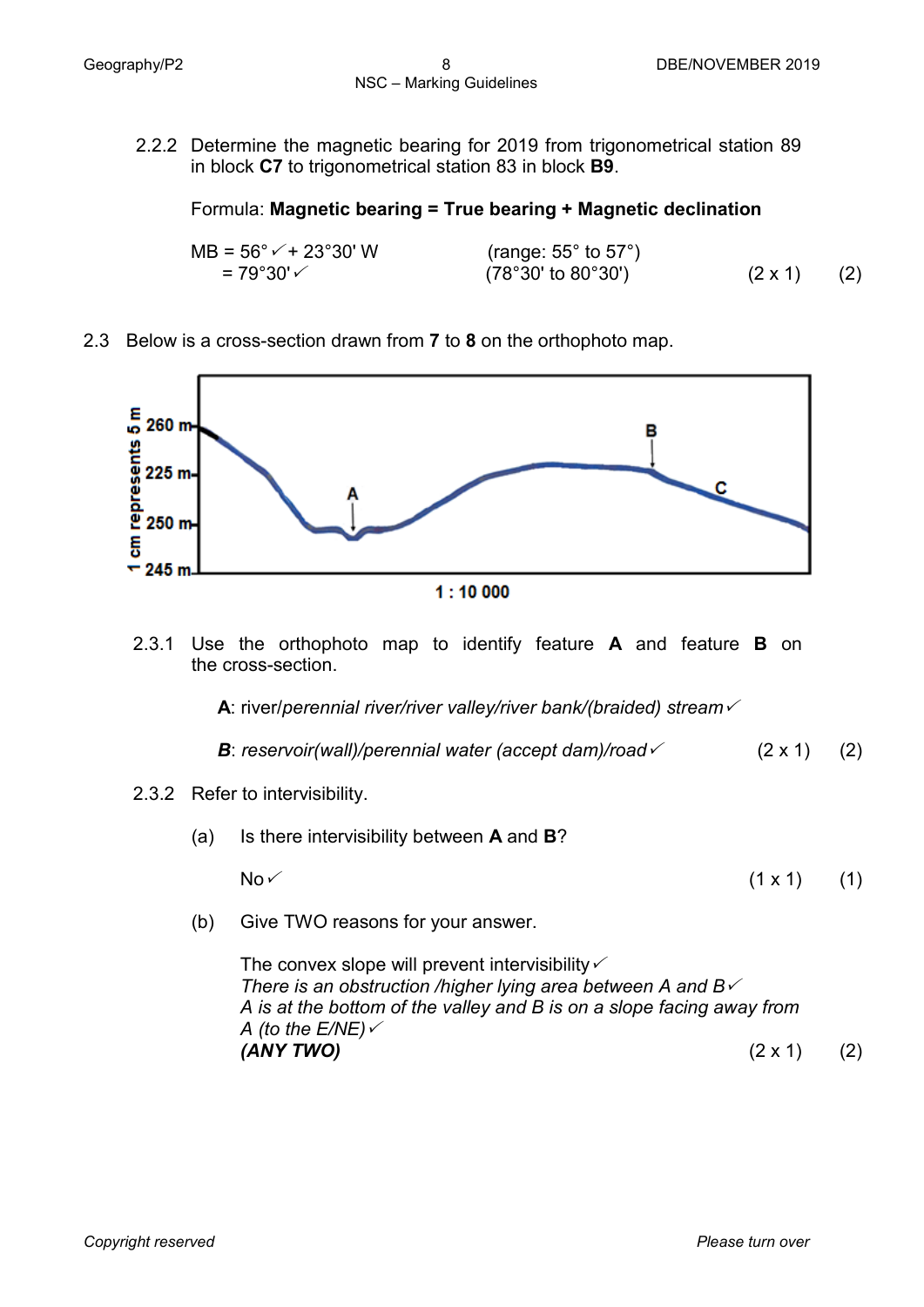- 2.3.3 The horizontal scale of the cross-section is 1 **:** 10 000.
	- (a) Convert the vertical scale of the cross-section into a ratio scale.
		- $1:500 \checkmark$  (1 x 1) (1)
	- (b) Which gradient 1:23 or 1:66 is likely to match slope **C**?

$$
1.66 \times
$$
  
(Accept 1:23) (1 x 1) (1)

**[20]**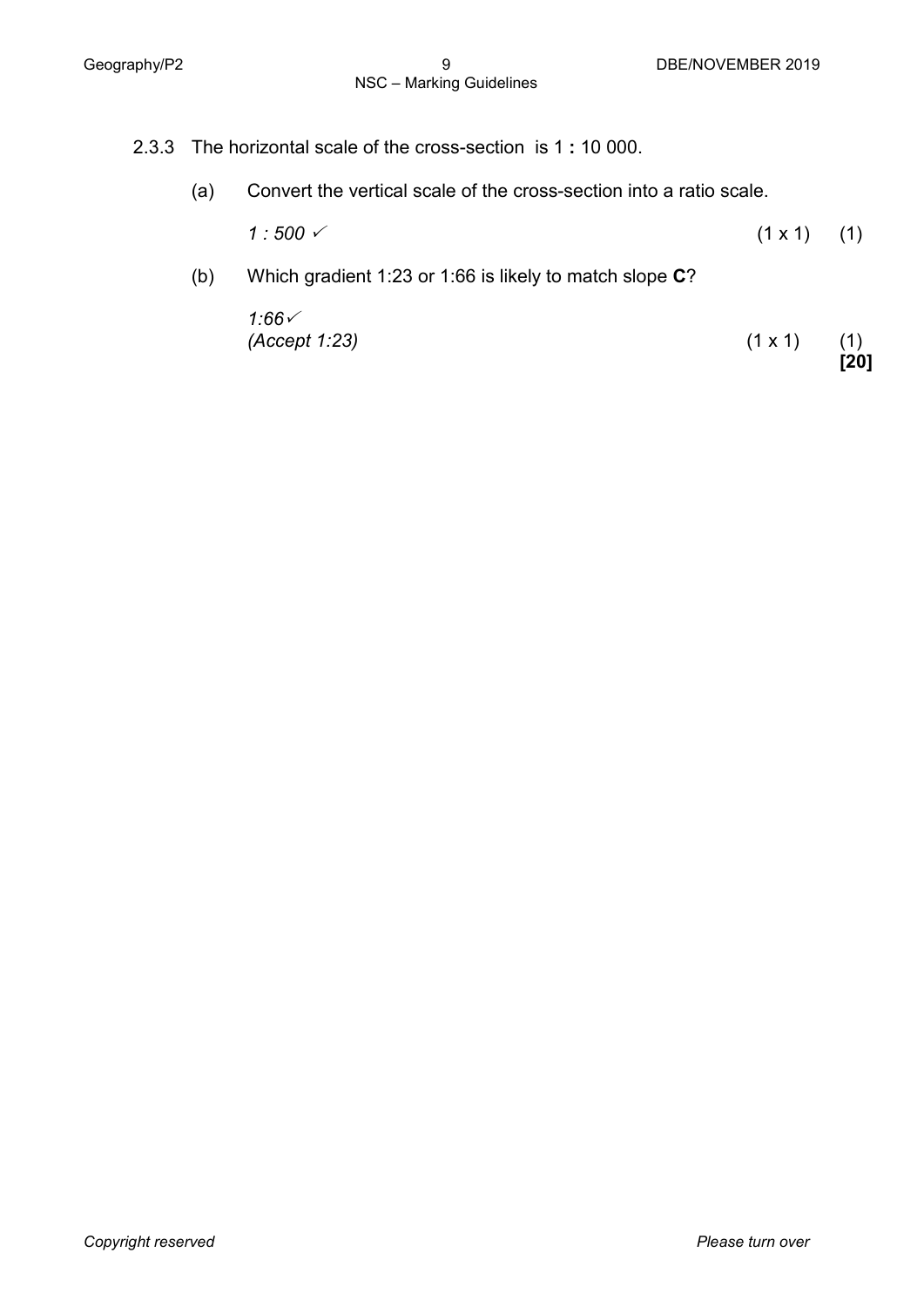### **QUESTION 3: APPLICATION AND INTERPRETATION**

- 3.1 Refer to the Phongola river on the topographic map.
	- 3.1.1 What type of river is the Phongola river?

*Perennial (Accept Permanent)* (1 x 1) (1)

- 3.1.2 Will an oxbow lake be more likely to form first at meander loop **R** or meander loop **S**? Give a reason for your answer.
- Link  $R$  or S:  $S \vee$  (1 x 1) (1)
	- *Reason: S has a softer/less resistant rock than R Neck at S more easily eroded than at R There is more resistant rock at meander loop R which will take longer to erode Neck of meander loop at R is wider than meander loop S Land at meander loop R is more elevated (hilly), while the land at meander loop S is more gentle [ANY ONE]* (1 x 2) (2)
- 3.2 Refer to the settlement at **10** on the orthophoto map.
	- 3.2.1 Name the settlement pattern at **10**.

 $Dispersed/Isolated \t(1 x 1)$  (1)

3.2.2 State ONE physical (natural) factor that would have determined the type of settlement pattern identified in QUESTION 3.2.1.

*Flat land/gentle slope Fertile soil/arable land Rainfall Access to water supply (river)*  $(1 \times 1)$  (1)

3.2.3 State TWO economic advantages of the type of settlement pattern identified in QUESTION 3.2.1.

*Farmer can show initiative/ new farming technology/innovative Farmer owns the land Land is not fragmented Farmer is able to mechanise extensively Farmer does not have to share his profits High productivity/ yield Less maintenance costs Less labour costs Farmer determines own selling price Farmers makes own decisions (ANY TWO)* (2 x 1) (2)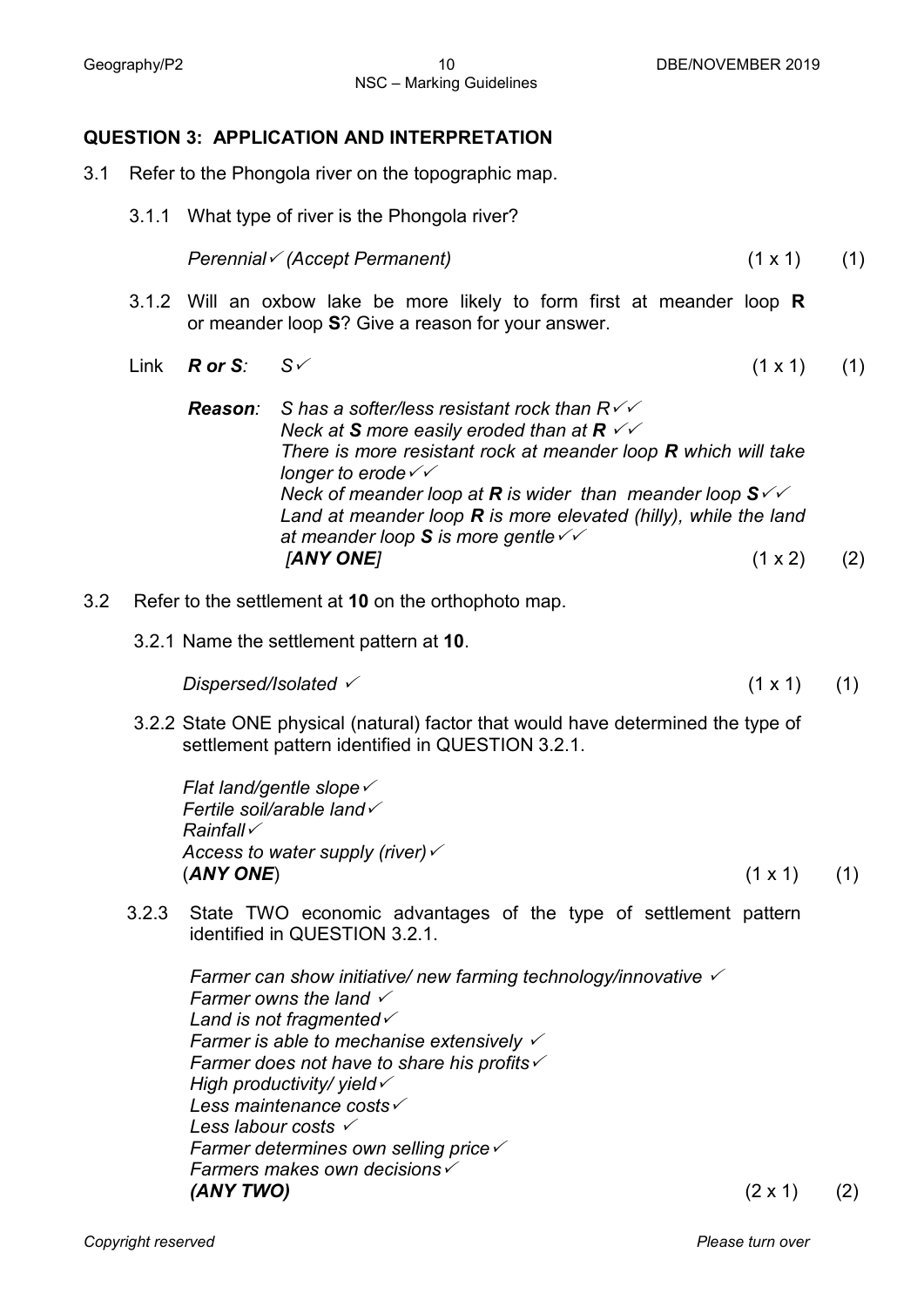NSC – Marking Guidelines

3.3.1 In which land-use zone is the aerodrome situated?

*Rural-urban fringe* (1 x 1) (1)

3.3.2 Why is this land-use zone a suitable location for the aerodrome?

*Flat land Cheaper land Availability of (large) piece of land/open space Accessibility (by road from the town) Avoid accidents/safety reasons Due to air and noise pollution Away from built-up area Light aircrafts could be used to spray insecticides and pesticides over the nearby cultivated lands Complies with legislation (ANY TWO)* (2 x 2) (4)

- 3.4 Refer to the agricultural activities in the mapped area.
	- 3.4.1 Is sugar cane farming, as shown on the map, an example of large- or small-scale farming?

*Large scale farming*  $(1 \times 1)$  (1)

3.4.2 Discuss how the irrigation network in the eastern part of the mapped area supports the growing of sugar cane.

*The irrigation network will increase sugar cane production and therefore increases profits*

*The irrigation network is an easy/cheaper way to transport water over considerable distances*

*The area only receives 519mm rainfall, therefore, irrigation network is essential to ensure all year productivity*

*The irrigation network allows many farmers to access water so that the crops could be grown away from the river*

*The irrigation network can control water flow and reduce flooding where sugar cane is grown*

*Sugar cane as a crop requires an abundant supply of water which the irrigation network (rivers/dams/reservoirs/furrows/siphon and canals) provide*

*The presence of an irrigation network attracts investors to expand the sugar cane farming industry (ANY TWO)* (2 x 2) (4)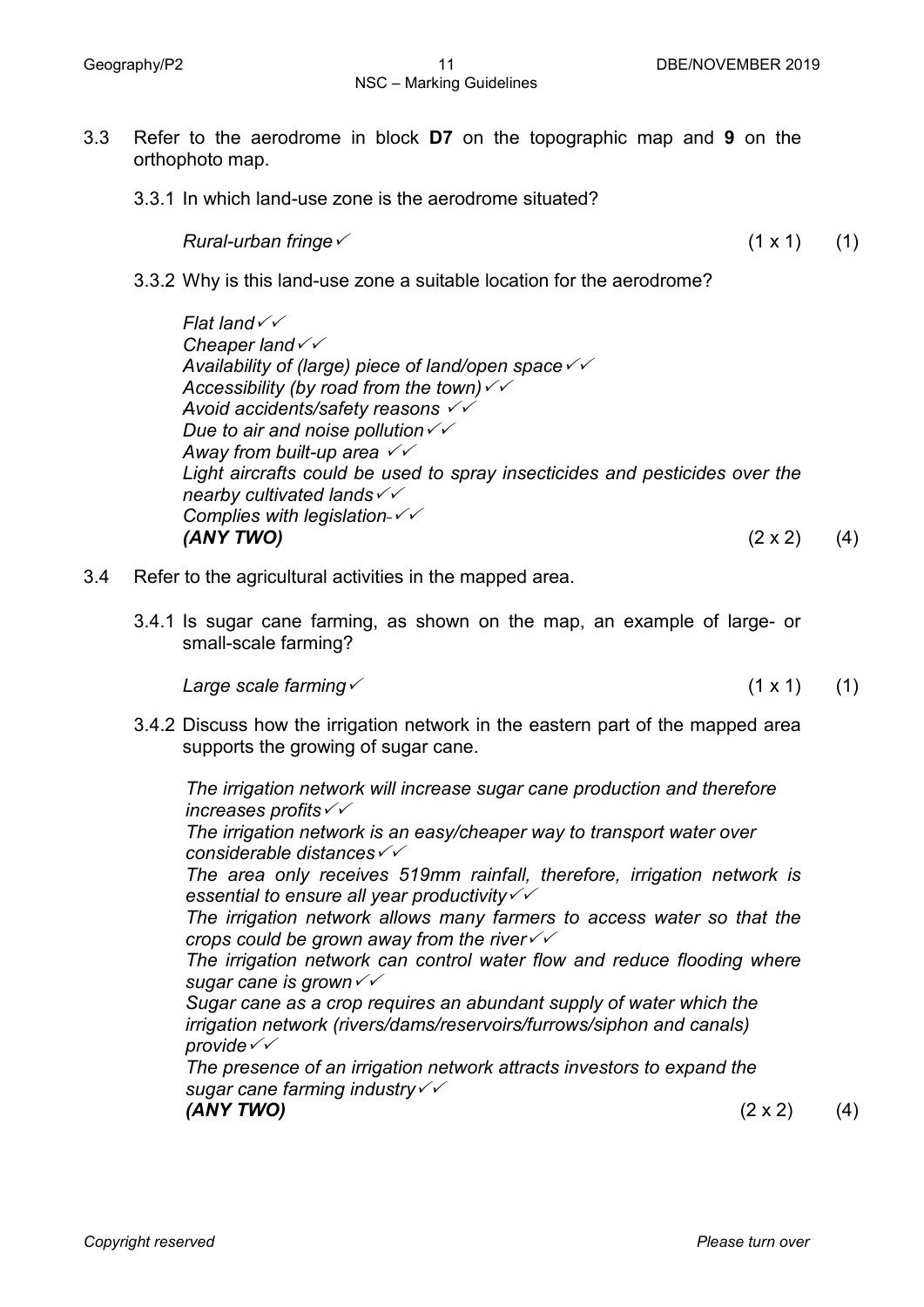- 3.4.3 Refer to the Pongola sugar mill in block **F10** on the topographic map.
	- (a) Is the sugar mill a raw material or market-orientated industry?

```
\mathsf{Raw}\mathsf{\:} material orientated \checkmark (1 x 1) (1)
```
(b) Give a reason for your answer to QUESTION 3.4.3(a).

*Sugar cane is bulky to transport and that increases the cost Sugar mills to process the sugar cane are close to the 'plantation'/raw material Sugar cane requires quick processing as it can dry out The raw material is perishable A processed product is cheaper to transport (ANY ONE)* (1 x 2) (2)

3.5 Refer to the settlement, Phakamisa (enlarged below), situated in the valley in block **J4** on the topographic map.



3.5.1 In which direction does the settlement of Phakamisa face?

*North* (1 x 1) (1)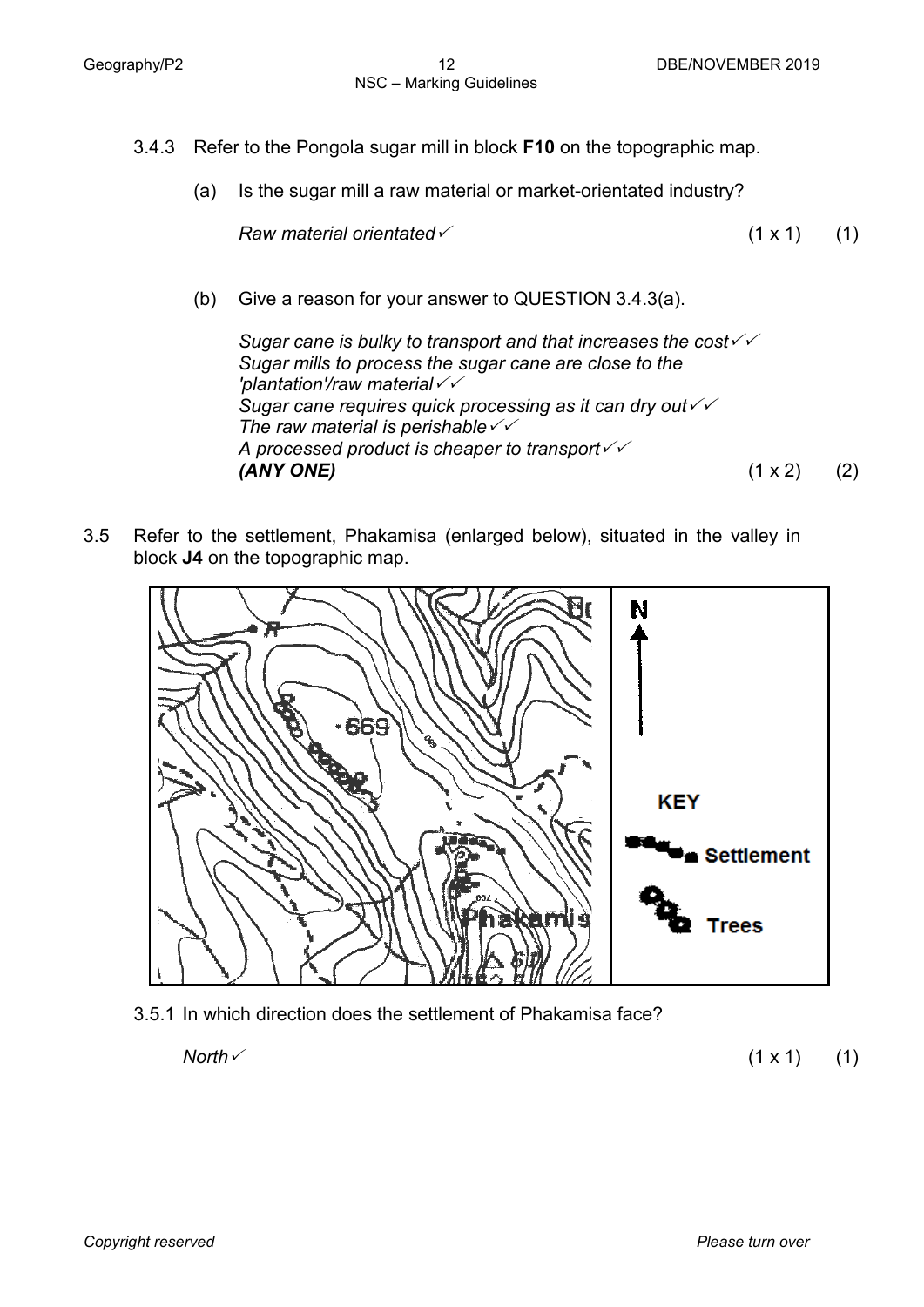3.5.2 Explain the climatological advantage of the location of the settlement of Phakamisa?

*The warmest part of the slope as it receives direct radiation (aspect) from the sun Phakamisa settlement is located in the thermal belt / mid slope/ higher slope therefore it is warmer at night Limited effect of katabatic flow due to location The settlement is not affected by frost or cold nights because it is located on the mid-slope Phakamisa settlement is protected from cross winds at the top of the mountain (ANY ONE)* (1 x 2) (2)

3.5.3 Explain why the impact of katabatic winds will be minimal (low) on the settlement of Phakamisa.

*Due to its location on the mid-slope/ thermal belt/ above the valley floor The cold air drains past Phakamisa into the valley below/*bottom of the slope  $\checkmark\checkmark$ 

*Phakamisa is not affected by frost that forms from katabatic winds as it is not on the valley floor (ANY ONE)* (1 x 2) (2)

**[25]**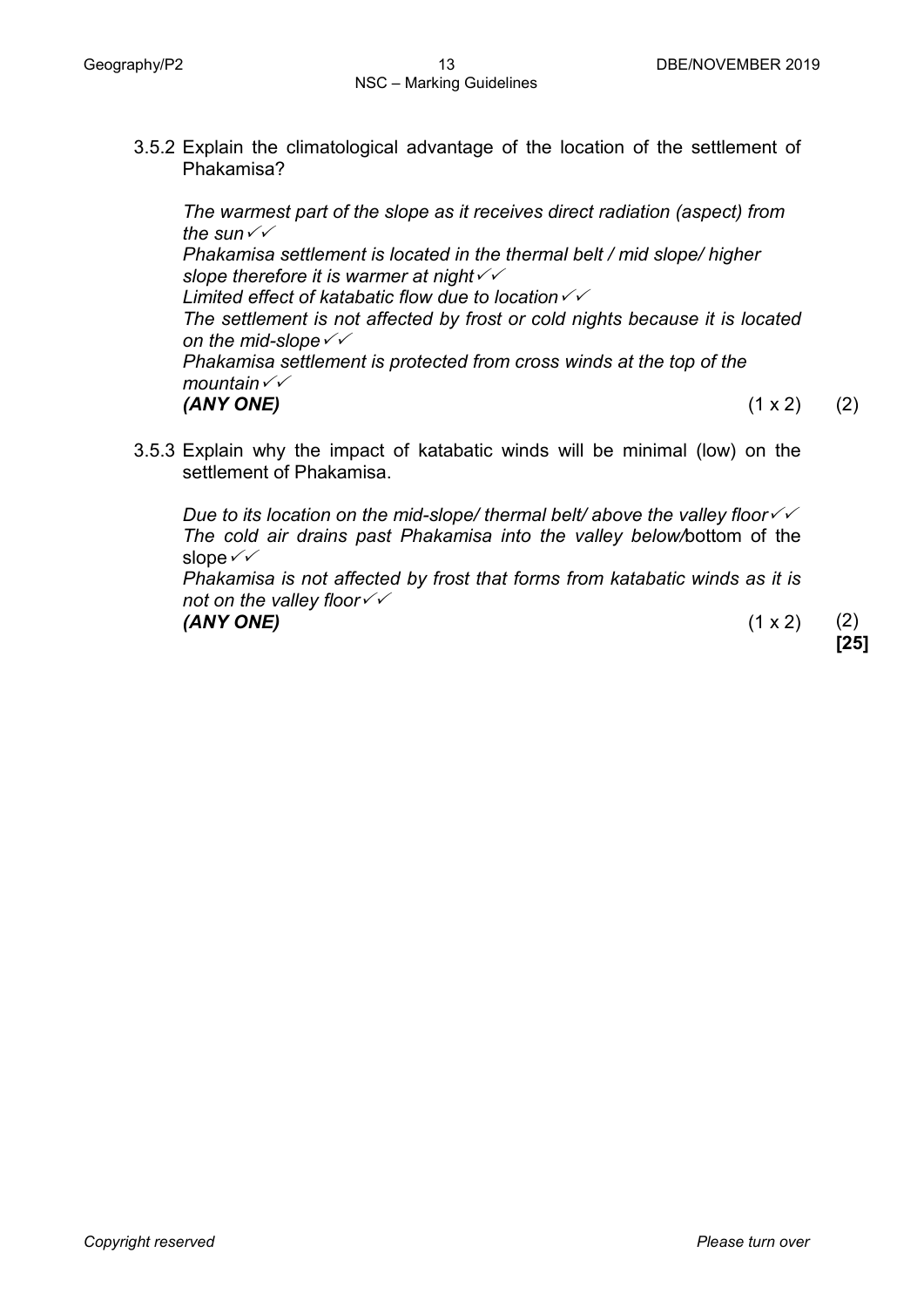# **QUESTION 4: GEOGRAPHICAL INFORMATION SYSTEMS (GIS)**

- 4.1 Refer to the topographic map.
	- 4.1.1 Is the topographic map an example of raster or vector data?

 $\vee$  *Vector*  $\vee$  (1 x 1) (1)

4.1.2 What is the difference between *raster data* and *vector data*?

*Raster data is represented by pixels/ cells/blocks/grids/ images/columns whereas Vector is data represented as points/lines/polygons [CONCEPT]* (1 x 2) (2)

4.2 Image **A** and image **B** were captured by a remote sensing device.



4.2.1 What is *remote sensing*?

*Obtaining information about the earth from a distance/ without touching or without physical contact [CONCEPT]* (1 x 1) (1)

4.2.2 Name ONE factor in the remote sensing process that will affect the resolution of an image.

*Weather conditions (accept examples) Focussing Number/size of pixels Shadows Equipment (accept examples) Air pollution Distance Angle at which image is captured Scale (ANY ONE)* (1 x 1) (1)